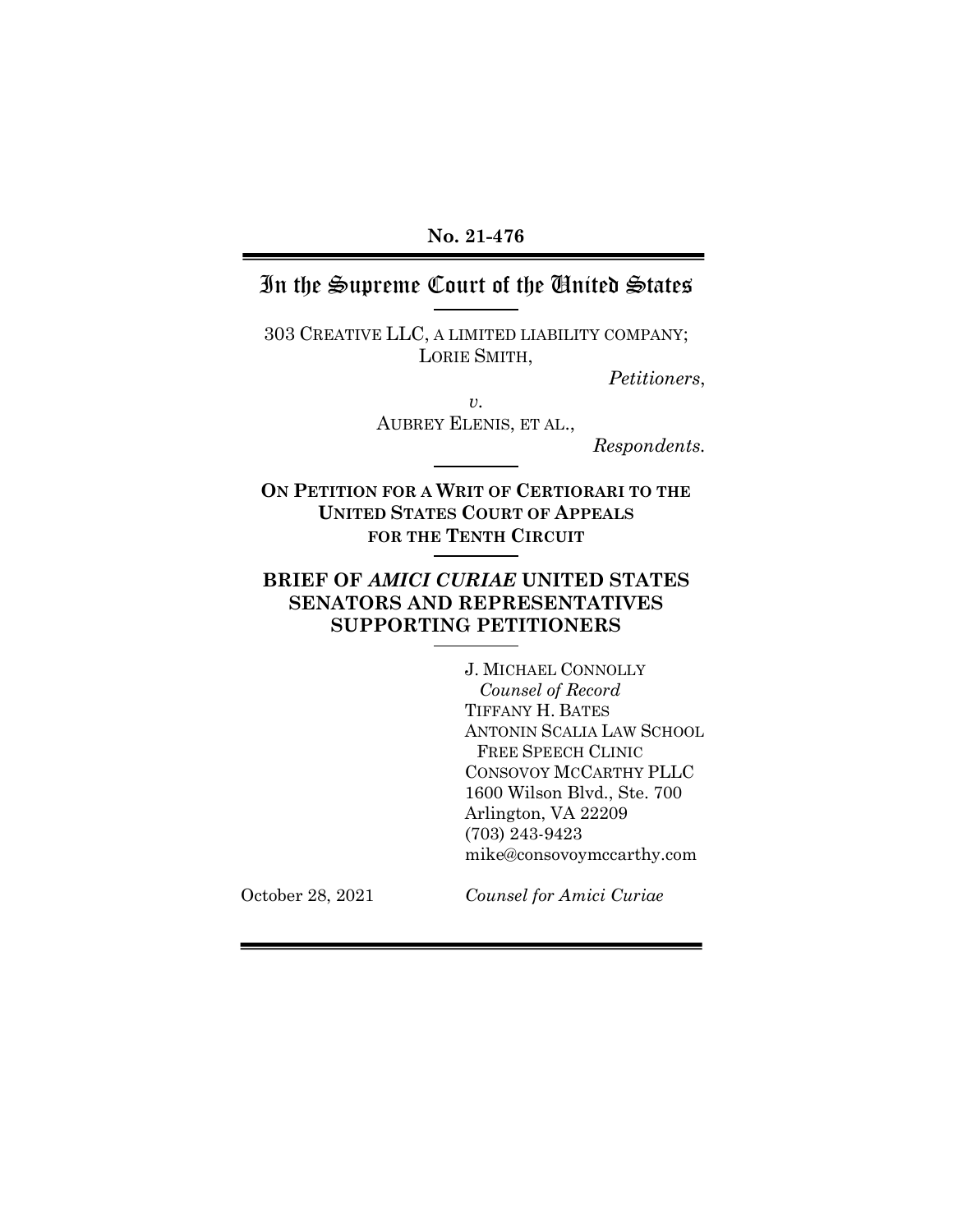# **TABLE OF CONTENTS**

| TABLE OF CITED AUTHORITIES ii                                                                                                               |
|---------------------------------------------------------------------------------------------------------------------------------------------|
|                                                                                                                                             |
| <b>INTRODUCTION AND SUMMARY OF</b>                                                                                                          |
|                                                                                                                                             |
| I. The Tenth Circuit's decision directly conflicts                                                                                          |
| A. Colorado's restrictions on Ms. Smith's<br>speech are subject to the most rigorous ju-                                                    |
|                                                                                                                                             |
| II. The Court should grant certiorari to make<br>clear that the First Amendment protects indi-<br>viduals like Ms. Smith from over-reaching |
|                                                                                                                                             |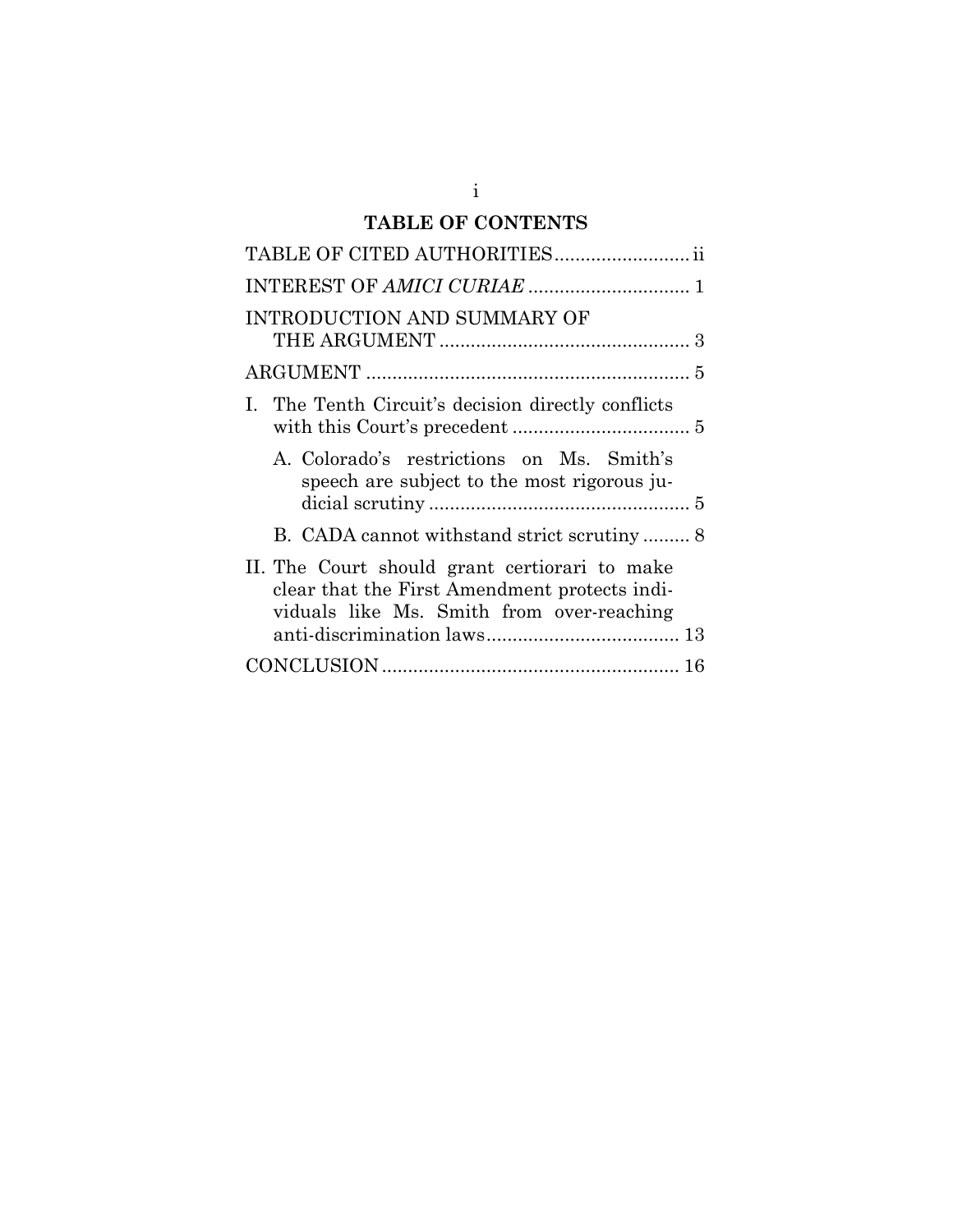## **TABLE OF CITED AUTHORITIES**

## **CASES**

| Ashcroft v. ACLU,                                                                                     |
|-------------------------------------------------------------------------------------------------------|
| Boy Scouts of Am. v. Dale,                                                                            |
| Brown v. Ent. Merchants Ass'n,                                                                        |
| Brush & Nib v. City of Phoenix,                                                                       |
| Capitol Square Rev. & Advisory Bd. v. Pinette,                                                        |
| DeBoer v. Vill. of Oak Park,                                                                          |
| Hurley v. Irish-Am. Gay, Lesbian &<br>Bisexual Grp. of Boston,                                        |
| Iancu v. Brunetti,                                                                                    |
| Janus v. Am. Fed'n of State, Cnty., & Mun.<br><i>Emp., Council 31, 138 S. Ct. 2448 (2018)  13, 14</i> |
| Matal v. Tam,                                                                                         |
| Miami Herald Pub. Co. v. Tornillo,                                                                    |
| NAACP v. Button,                                                                                      |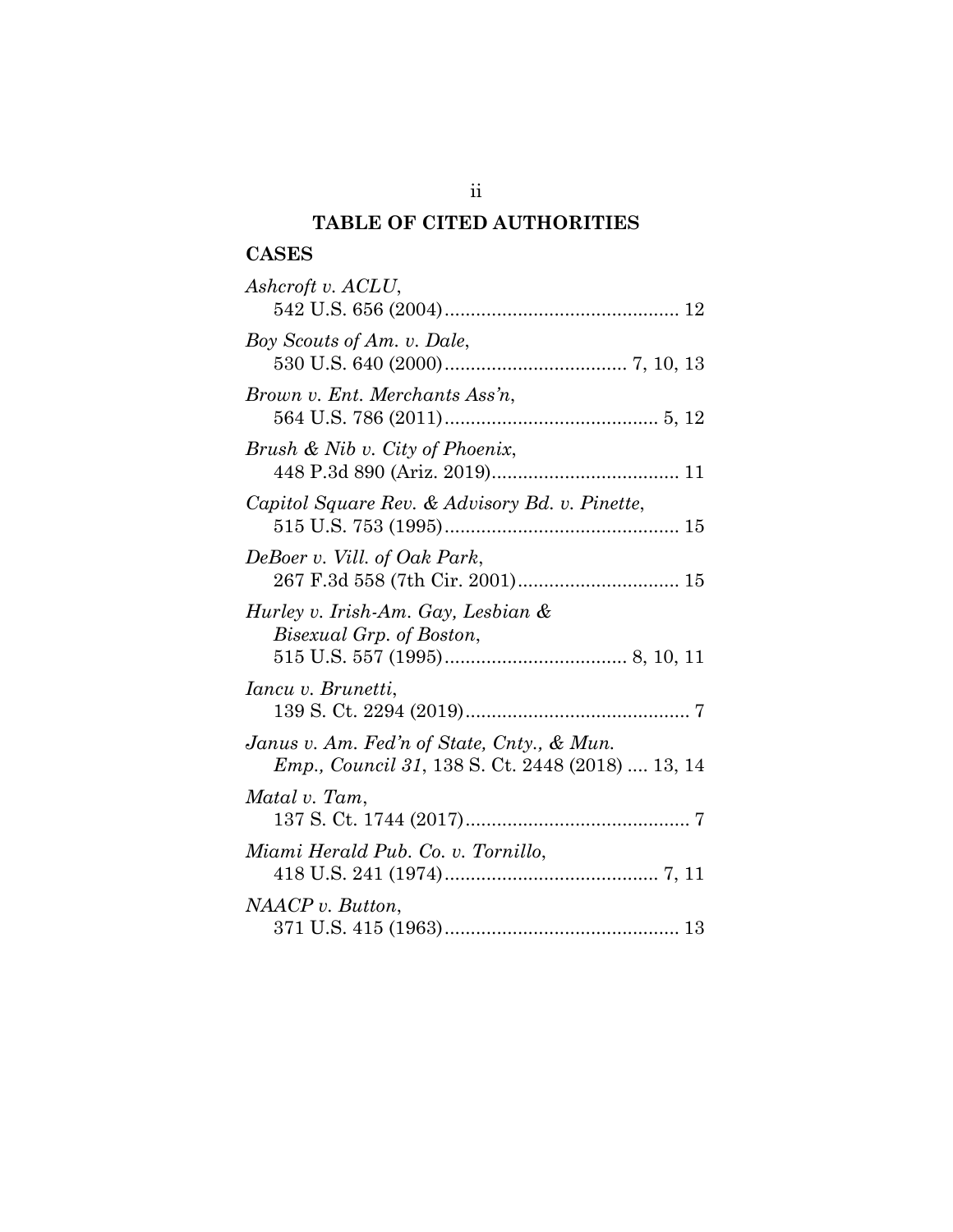| Nat'l Inst. of Fam. & Life Advocs. v. Becerra,                             |
|----------------------------------------------------------------------------|
| Obergefell v. Hodges,                                                      |
| Reed v. Town of Gilbert,                                                   |
| Riley v. Nat'l Fed'n of the Blind of N.C., Inc.,                           |
| Roberts v. U.S. Jaycees,                                                   |
| Rosenberger v. Rector & Visitors of Univ. of Va.,                          |
| Telescope Media Grp. v. Lucero,<br>936 F.3d 740 (8th Cir. 2019) 10, 11, 12 |
| Texas v. Johnson,                                                          |
| Turner Broad. Sys., Inc. v. FCC,                                           |
| United States v. Seeger,                                                   |
| W. Va. Bd. of Educ. v. Barnette,                                           |
| Williams-Yulee v. Fla. Bar,                                                |
| Wooley v. Maynard,                                                         |

iii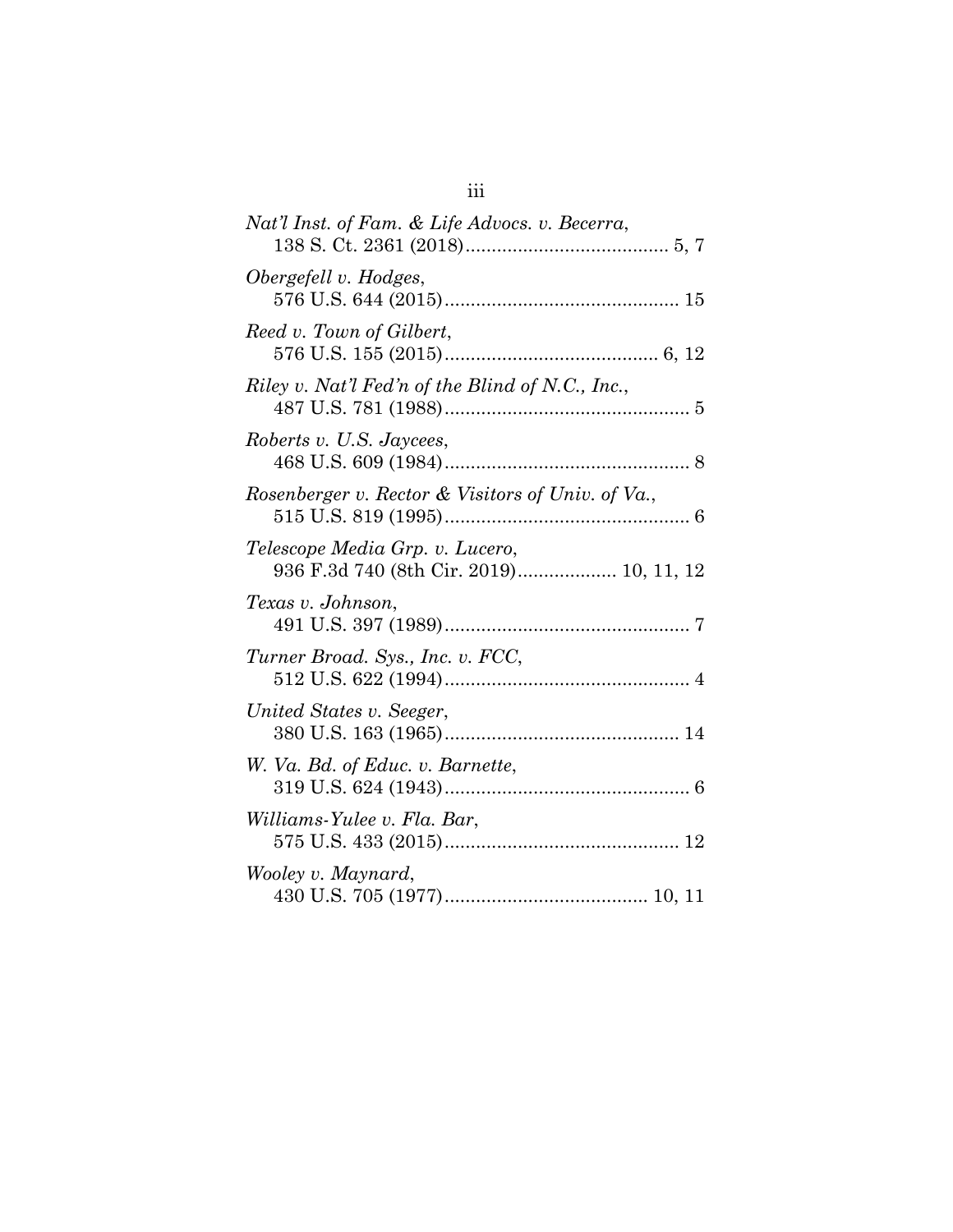# **CONSTITUTION AND STATUTES**

U.S. Const. amend. I .........................................*passim*

Colo. Rev. Stat. §24-34-601(2)(a) ......................*passim*

# **OTHER AUTHORITIES**

| Alan E. Brownstein, <i>Harmonizing the Heavenly</i><br>and Earthly Spheres: The Fragmentation and<br>Synthesis of Religion, Equality and Speech in<br>the Constitution, 51 Ohio St. L.J. 89 (1990) 14 |
|-------------------------------------------------------------------------------------------------------------------------------------------------------------------------------------------------------|
| Daniel O. Conkle, Toward a General Theory of<br>the Establishment Clause, 82 Nw. U. L. Rev.                                                                                                           |
| <i>Interview with Milos Forman, Nat'l Security Ar-</i>                                                                                                                                                |
| LGBTQ+ Inclusive Wedding Websites Worth                                                                                                                                                               |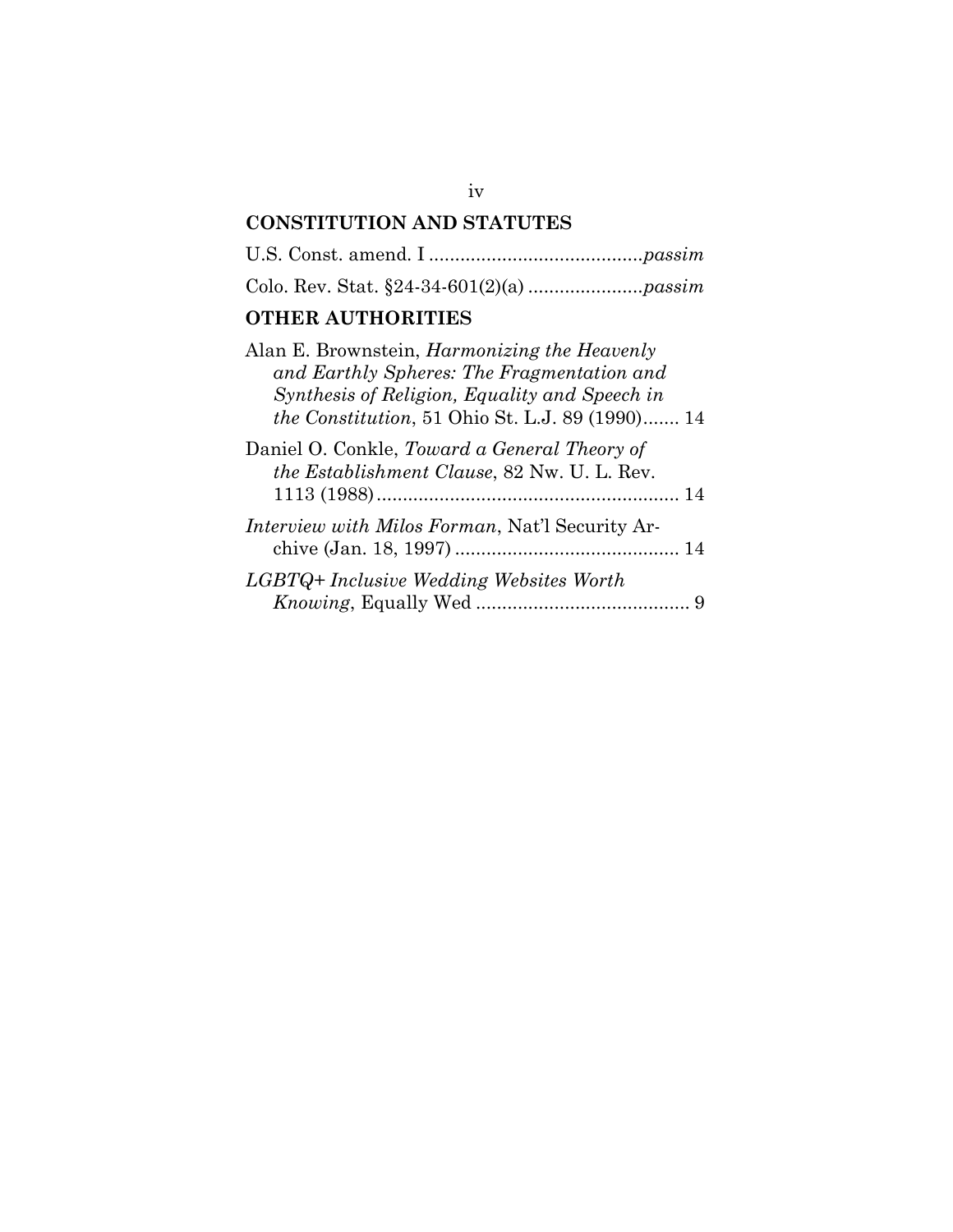### **INTEREST OF** *AMICI CURIAE***[1](#page-5-0)**

*Amici curiae* are members of the U.S. Senate and House of Representatives who are committed to protecting the free-speech rights guaranteed by the First Amendment. In the decision below, the Tenth Circuit allowed the State of Colorado to force Petitioner Lorie Smith to create customized wedding websites celebrating and promoting same-sex marriages. *Amici*  may hold a variety of views about same-sex marriage. But they all agree that the government has no authority to compel individuals to express opinions that violate their firmly held religious beliefs. Because free speech is essential to preserving personal autonomy, the marketplace of ideas, and a healthy democracy, *Amici* urge this Court to grant the petition.

*Amici* are:

### **United States Senate**

Ted Cruz (TX)

| Marsha Blackburn (TN) | James Lankford (OK) |
|-----------------------|---------------------|
| John Boozman (AR)     | Mike Lee (UT)       |
| Mike Braun (IN)       | James E. Risch (ID) |
| John Cornyn (TX)      | Marco Rubio (FL)    |

<span id="page-5-0"></span><sup>1</sup> Pursuant to this Court's Rule 37.6, counsel for *Amici* certifies that this brief was not authored in whole or in part by counsel for any party and that no person or entity other than *Amici* or their counsel have made a monetary contribution to the preparation or submission of this brief. Counsel of record for all parties received timely notice of the intent of *Amici* to file this brief. The parties have consented to the filing of this brief.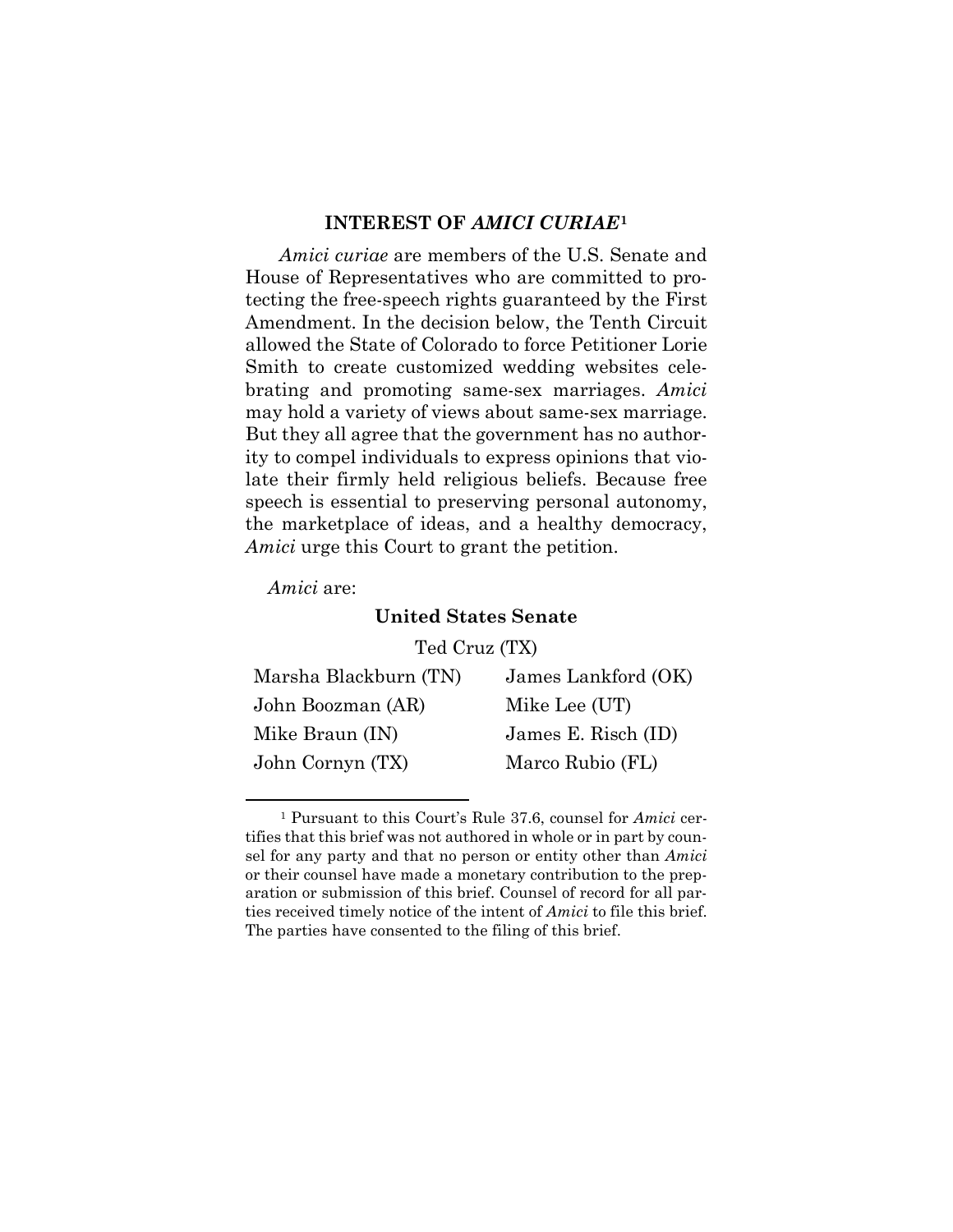| Tom Cotton (AR)   | John Thune (SD)   |
|-------------------|-------------------|
| Steve Daines (MT) | Thom Tillis (NC)  |
| Josh Hawley (MO)  | Roger Wicker (MS) |
| James Inhofe (OK) |                   |

# **United States House of Representatives**

| Doug Lamborn (CO)        |                        |  |
|--------------------------|------------------------|--|
| Robert B. Aderholt (AL)  | Vicky Hartzler (MO)    |  |
| Rick W. Allen (GA)       | Andy Harris, M.D. (MD) |  |
| Brian Babin, D.D.S. (TX) | Diana Harshbarger (TN) |  |
| Andy Biggs (AZ)          | Ronny Jackson (TX)     |  |
| Lauren Boebert (CO)      | Mike Johnson (LA)      |  |
| Ted Budd (NC)            | Doug LaMalfa (CA)      |  |
| Ken Buck (CO)            | Debbie Lesko (AZ)      |  |
| Scott DesJarlais (TN)    | Thomas Massie (KY)     |  |
| Jeff Duncan (SC)         | Alex Mooney (WV)       |  |
| Chuck Fleischmann (TN)   | Ralph Norman (SC)      |  |
| Mark E. Green, M.D. (TN) | Chip Roy (TX)          |  |
| Louie Gohmert (TX)       | W. Gregory Steube (FL) |  |
| Bob Good (VA)            | William Timmons (SC)   |  |
| Glenn Grothman (WI)      | Randy K. Weber (TX)    |  |

# 2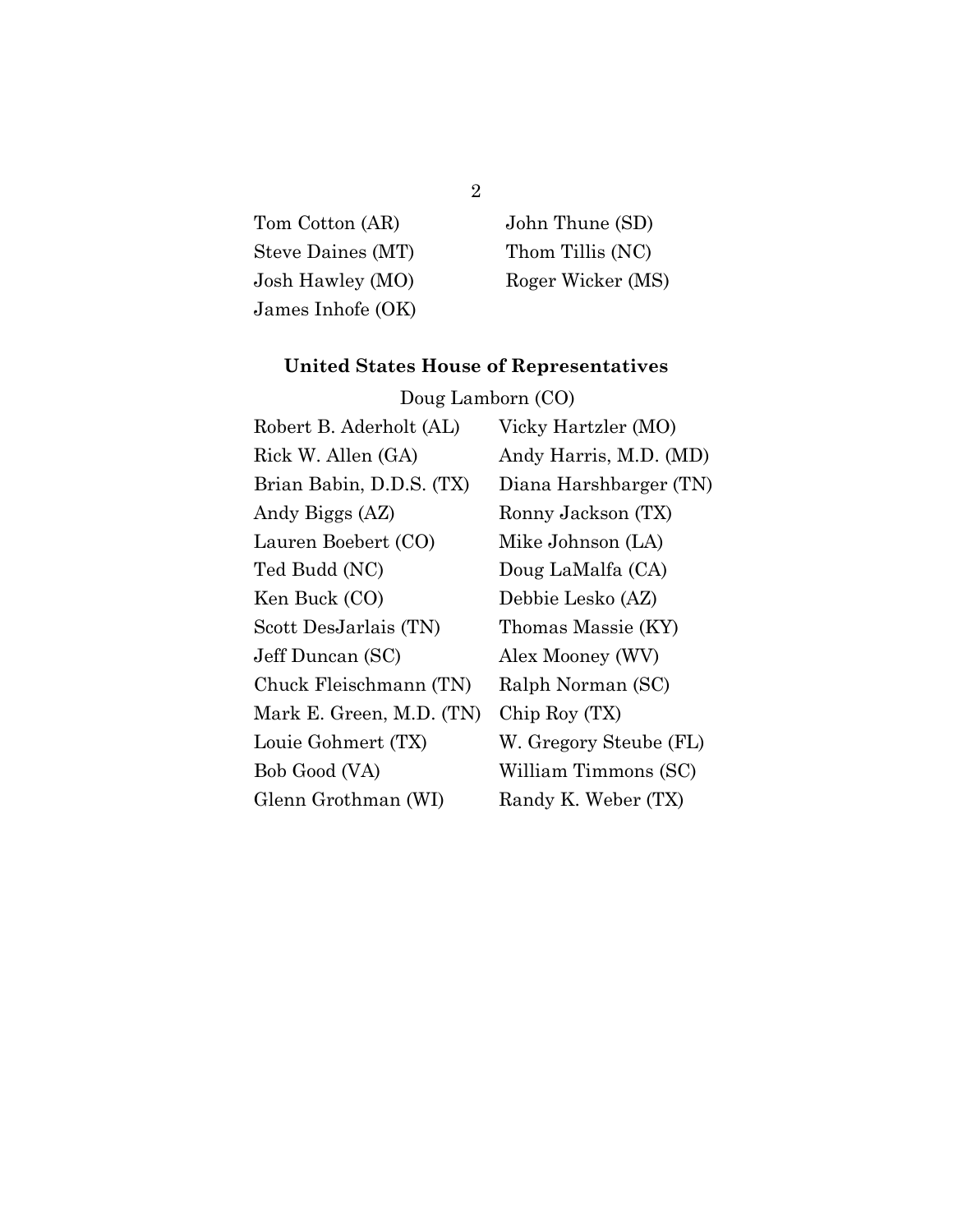### **INTRODUCTION AND SUMMARY OF THE ARGUMENT**

This case squarely presents an issue of exceptional importance: whether the First Amendment prohibits a public accommodations law that compels an artist to speak or stay silent, contrary to the artist's sincerely held religious beliefs. Petitioner Lorie Smith, who owns a website design company, is "willing to work with all people regardless of sexual orientation." Pet. App. 6a. She sincerely believes, however, that "same-sex marriage conflicts with God's will." Pet. App. 6a. Consistent with her religious beliefs, Ms. Smith "intend[s] to offer wedding websites that celebrate opposite-sex marriages but intend[s] to refuse to create similar websites that celebrate same-sex marriages." Pet. App. 6a. She also intends to publish a statement on her website explaining that she cannot create websites for same-sex marriages because "[my] religious convictions . . . prevent me from creating websites promoting and celebrating ideas or messages that violate my beliefs." Pet. App.7a.

But Ms. Smith has not offered wedding-related services or published her proposed statement because she is unwilling to violate the Colorado Anti-Discrimination Act (CADA). Under CADA, no Colorado business may "directly or indirectly . . . refuse . . . to an individual or a group, because of . . . sexual orientation . . . the full and equal enjoyment of the goods, services, facilities, privileges, advantages, or accommodations of a place of public accommodation." Colo. Rev. Stat.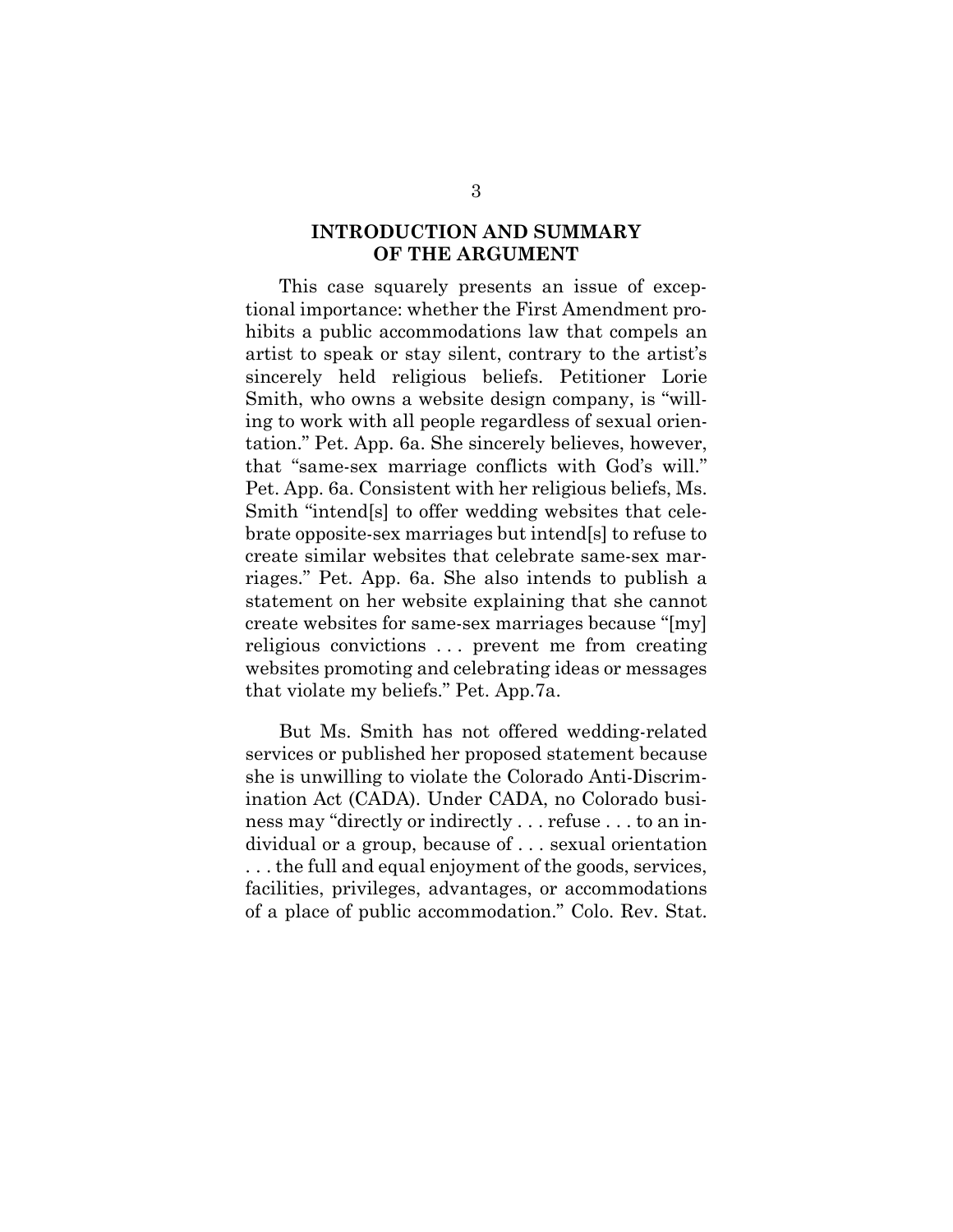$§24-34-601(2)(a)$ . Thus, if Ms. Smith creates wedding websites celebrating opposite-sex marriages, CADA requires her to create websites celebrating same-sex marriages too.

The State's actions violate the First Amendment. Because CADA forces Ms. Smith to create a website against her will, the law is subject to the highest form of judicial scrutiny. But the State has no interest (compelling or otherwise) in ensuring access to a particular person's unique artistic product. And the State's interests in preventing discrimination can be achieved through alternative means—the State could simply exempt message-based services from CADA's prohibitions, leaving the vast majority of applications in place.

Yet the Tenth Circuit stunningly found that CADA survived strict scrutiny. This holding has no basis in this Court's precedent. As this Court has long recognized, "[a]t the heart of the First Amendment lies the principle that each person should decide for himself or herself the ideas and beliefs deserving of expression, consideration, and adherence." *Turner Broad. Sys., Inc. v. FCC*, 512 U.S. 622, 641 (1994). Government compulsion of artistic expression like Ms. Smith's "contravenes this essential right." *Id*. The Court should grant the petition.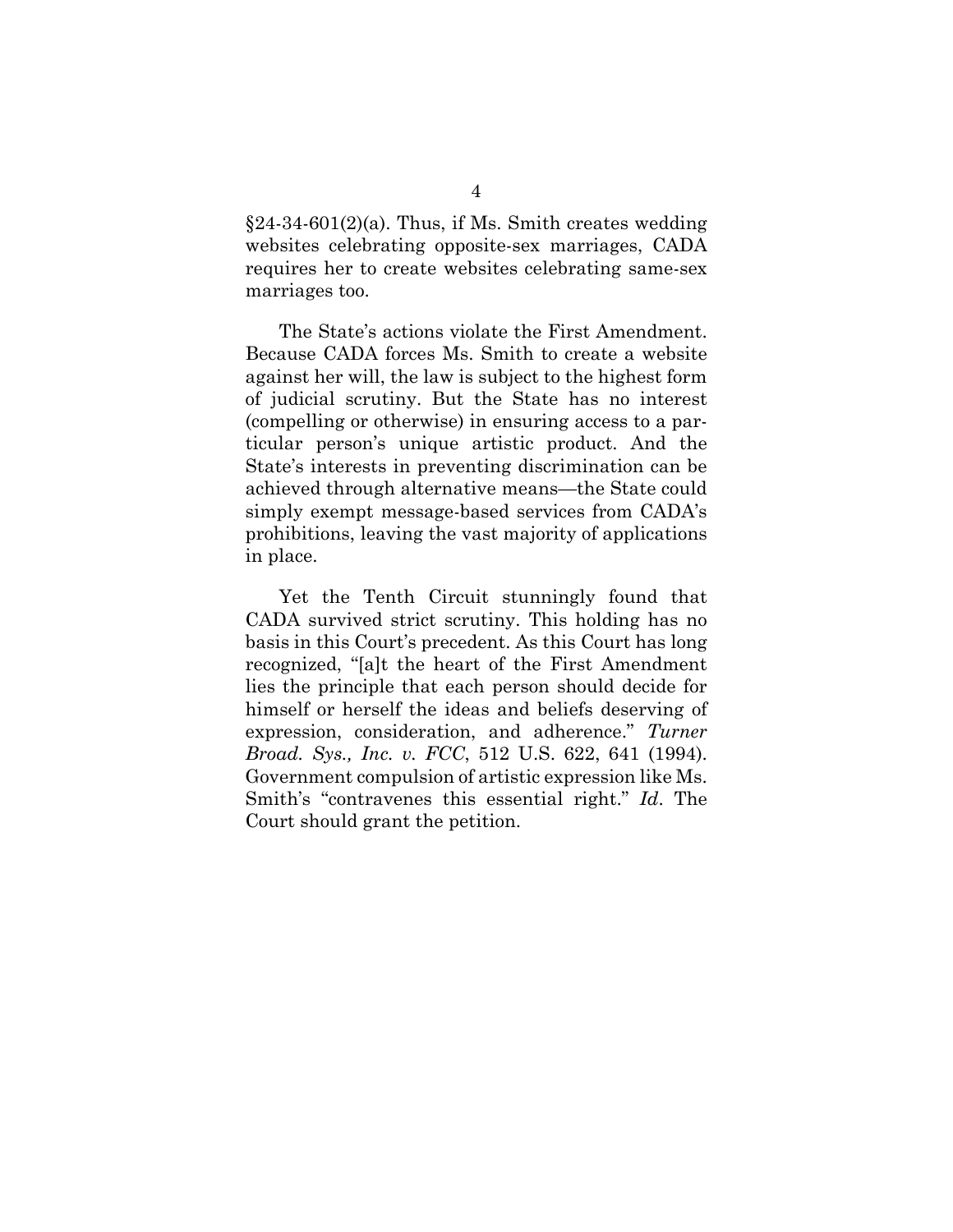#### **ARGUMENT**

## **I. The Tenth Circuit's decision directly conflicts with this Court's precedent.**

## **A. Colorado's restrictions on Ms. Smith's speech are subject to the most rigorous judicial scrutiny.**

CADA's restrictions implicate the First Amendment because the websites Ms. Smith wants to create are "pure speech." Pet. App. 20a. Her websites will "celebrate and promote the couple's wedding and unique love story by combining custom text, graphics, and other media." Pet. App. 20a (quotations omitted). Just like "books, plays[,] movies," and even "video games," Ms. Smith's websites "communicate ideas [and] social messages" and thus receive First Amendment protection. *Brown v. Ent. Merchants Ass'n*, 564 U.S. 786, 790 (2011).

Strict scrutiny applies to the State's restrictions on Ms. Smith's speech. CADA "force[s] [Ms. Smith] to create websites—and thus, speech—that [she] would otherwise refuse." Pet. App. 22a-23a. Such laws are subject to strict scrutiny. *Riley v. Nat'l Fed'n of the Blind of N.C.*, *Inc.*, 487 U.S. 781, 795 (1988); *see also Nat'l Inst. of Fam. & Life Advocs. (NIFLA) v. Becerra*, 138 S. Ct. 2361, 2371 (2018).

CADA is also a content-based and viewpointbased regulation of speech. Because of CADA, Ms. Smith "cannot create websites celebrating opposite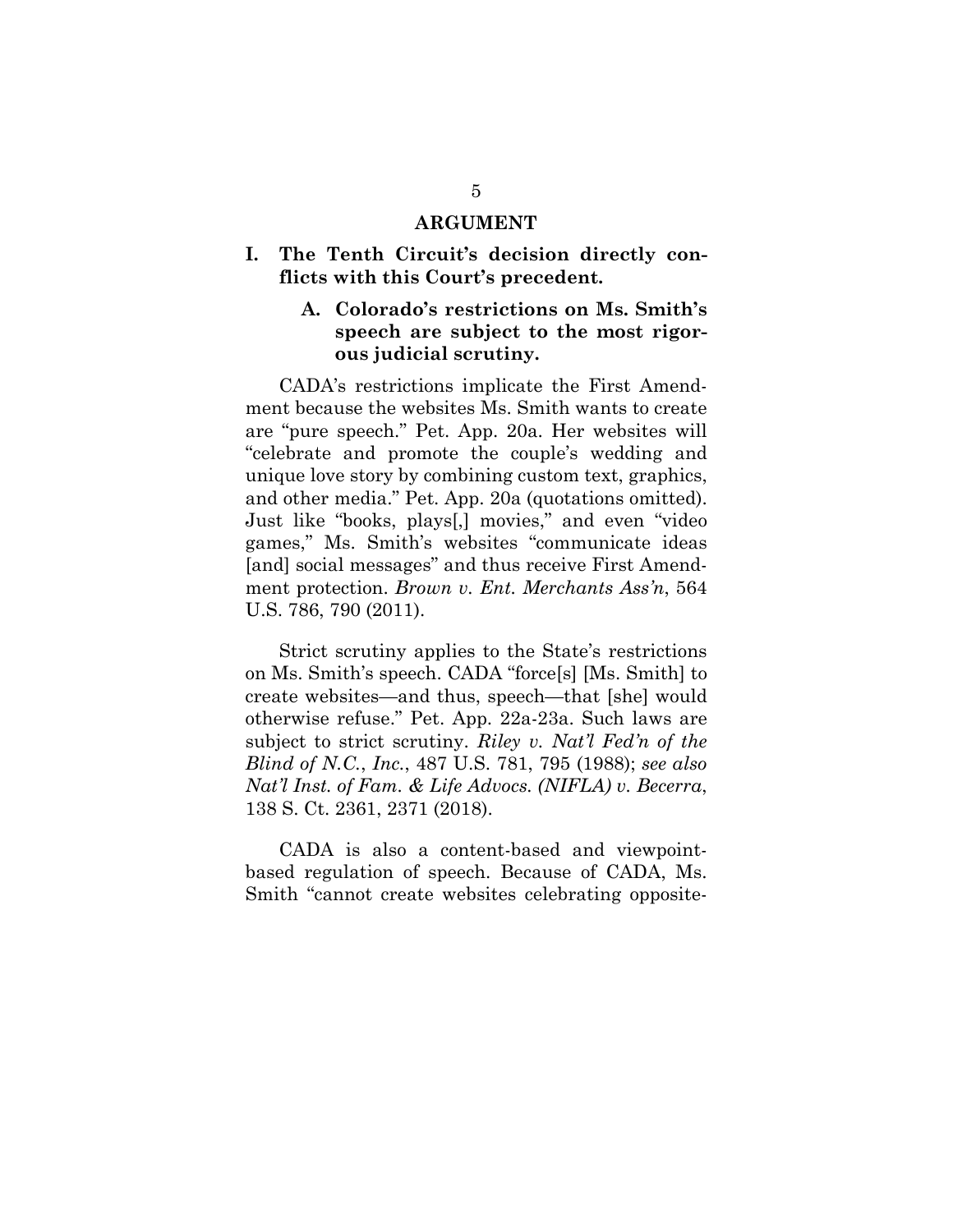sex marriages, unless [she] also agree[s] to serve customers who request websites celebrating same-sex marriages." Pet. App. 23a. A law is content-based (and thus subject to strict scrutiny) if it "applies to particular speech because of the topic discussed or the idea or message expressed." *Reed v. Town of Gilbert,* 576 U.S. 155, 163 (2015). And viewpoint-based laws are flatly prohibited. *Rosenberger v. Rector & Visitors of Univ. of Va.*, 515 U.S. 819, 829-30 (1995) (explaining that viewpoint discrimination is an "egregious form of content discrimination" and is "presumptively unconstitutional").

From the outset, then, CADA's chances of surviving judicial scrutiny are exceedingly slim. Indeed, the Court has indicated that laws like these will *never* be constitutional. In *West Virginia Board of Education v. Barnette*, for example, the Court prohibited schools from compelling students to say the pledge of allegiance. 319 U.S. 624, 642 (1943). State interests in "national unity," "patriotism," and "national security" were insufficient—even though the country was in the middle of World War II—to justify compelling the student "to utter what is not in his mind." *Id.* at 634, 640- 41. As the Court recognized, "[i]f there is any fixed star in our constitutional constellation, it is that no official, high or petty, can prescribe what shall be orthodox in politics, nationalism, religion, or other matters of opinion or force citizens to confess by word or act their faith therein." *Id*. at 642. The Court was unaware of "any circumstances which permit an exception." *Id*.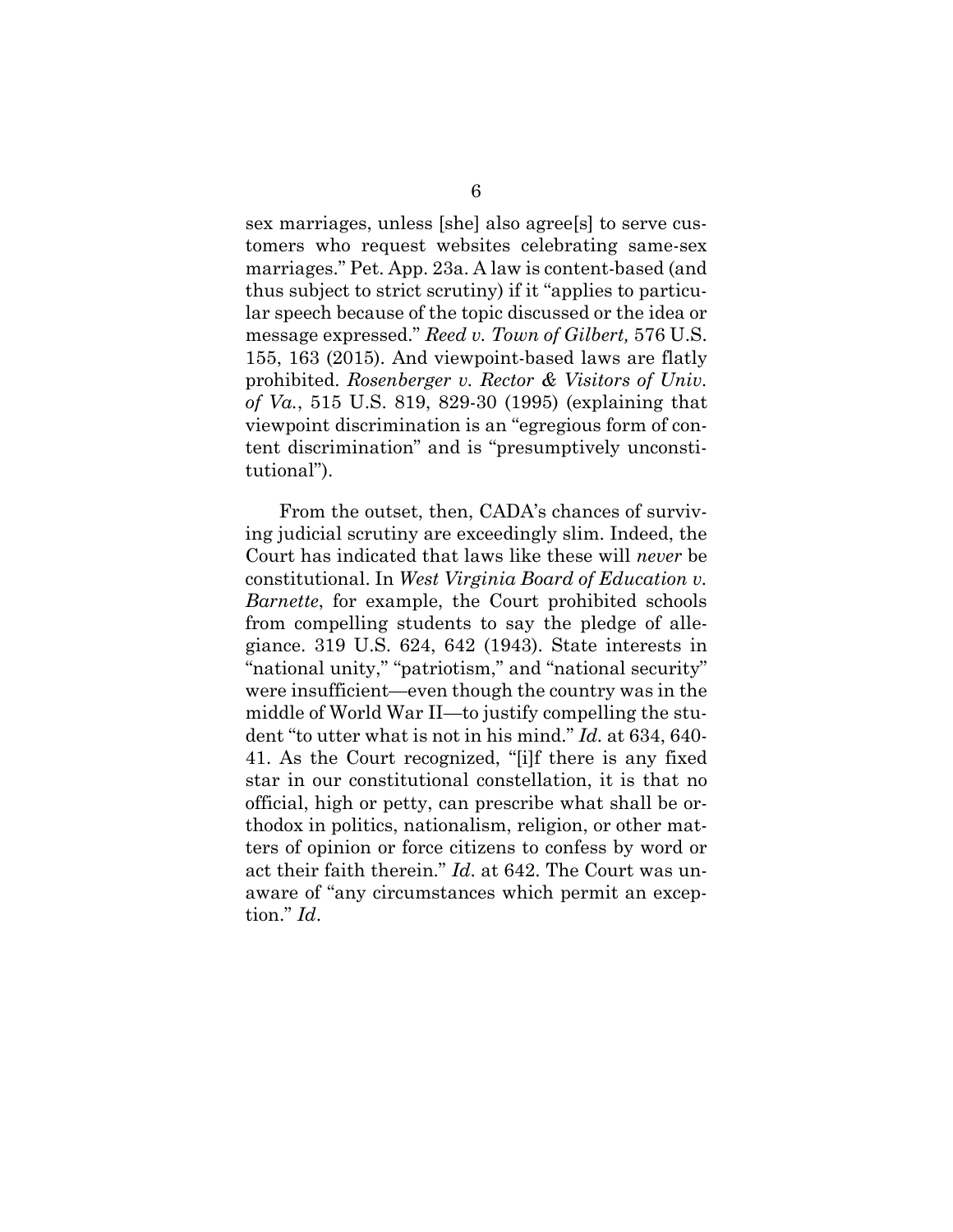Similarly, the Court has repeatedly stressed that viewpoint-based regulations are *never* allowed. "If there is a bedrock principle underlying the First Amendment, it is that the government may not prohibit the expression of an idea simply because society finds the idea itself offensive or disagreeable." *Texas v. Johnson*, 491 U.S. 397, 414 (1989). For example, in *Matal v. Tam*, 137 S. Ct. 1744 (2017), the Court's "finding of viewpoint bias ended the matter." *Iancu v. Brunetti*, 139 S. Ct. 2294, 2302 (2019) (citing *Tam*, 137 S. Ct. at 1761). Indeed, once the Court has "found that a law aims at the suppression of views, why would it matter that Congress could have captured some of the same speech through a viewpoint-neutral statute?" *Id.*  Simply put, "if a [law] is viewpoint-based, it is unconstitutional." *Id*. at 2299.

These are not aberrations. Time and again, this Court has refused to sanction laws compelling speech or restricting speech on the basis of content or viewpoint, despite government pleas that such laws were needed to serve important interests. *See, e.g., NIFLA*, 138 S. Ct. at 2368, 2375-78 (interest in informing pregnant women that they are not receiving medical care from licensed professionals insufficient to force crisis pregnancy centers to post medical notices); *Boy Scouts of Am. v. Dale*, 530 U.S. 640, 644, 656-61 (2000) (interest in preventing sexual orientation discrimination insufficient to force Boy Scouts to readmit scoutmaster); *Miami Herald Pub. Co. v. Tornillo*, 418 U.S. 241, 244, 248, 258 (1974) (interest in informing the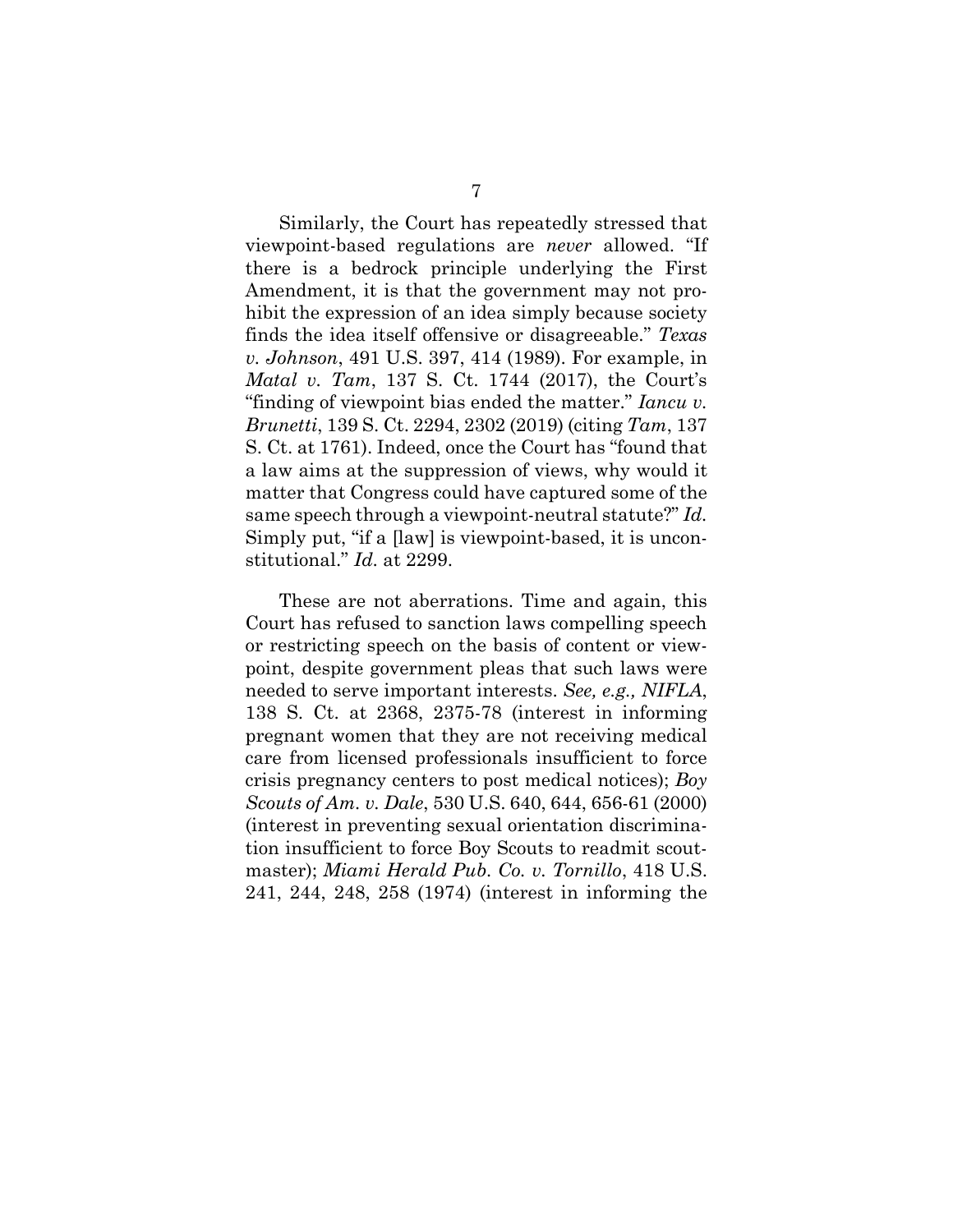public of all viewpoints insufficient to force newspapers to print opposing views). Regardless of the interest at stake, the First Amendment almost always prevails.

### **B. CADA cannot withstand strict scrutiny.**

Despite recognizing that CADA must withstand the strictest form of judicial scrutiny, the Tenth Circuit nevertheless upheld the state law. This decision flatly contradicts this Court's precedent.

To begin, the State has no compelling interest in forcing Ms. Smith to create same-sex wedding websites. The Tenth Circuit found that the State had a compelling interest in "protecting both the dignity interests of members of marginalized groups and their material interests in accessing the commercial marketplace." Pet. App. 24a. But this is nonresponsive. No one disputes that states can enact public-accommodations laws to protect "a given group [that] is the target of discrimination." *Hurley v. Irish-Am. Gay, Lesbian & Bisexual Grp. of Boston*, 515 U.S. 557, 572 (1995); *see Roberts v. U.S. Jaycees*, 468 U.S. 609, 628 (1984) ("[A]cts of invidious discrimination in the distribution of publicly available goods, services, and other advantages cause unique evils that government has a compelling interest to prevent[.]"). Such laws are generally compatible with the First Amendment because they don't "target speech" but instead prohibit "the *act* of discriminating against individuals in the provision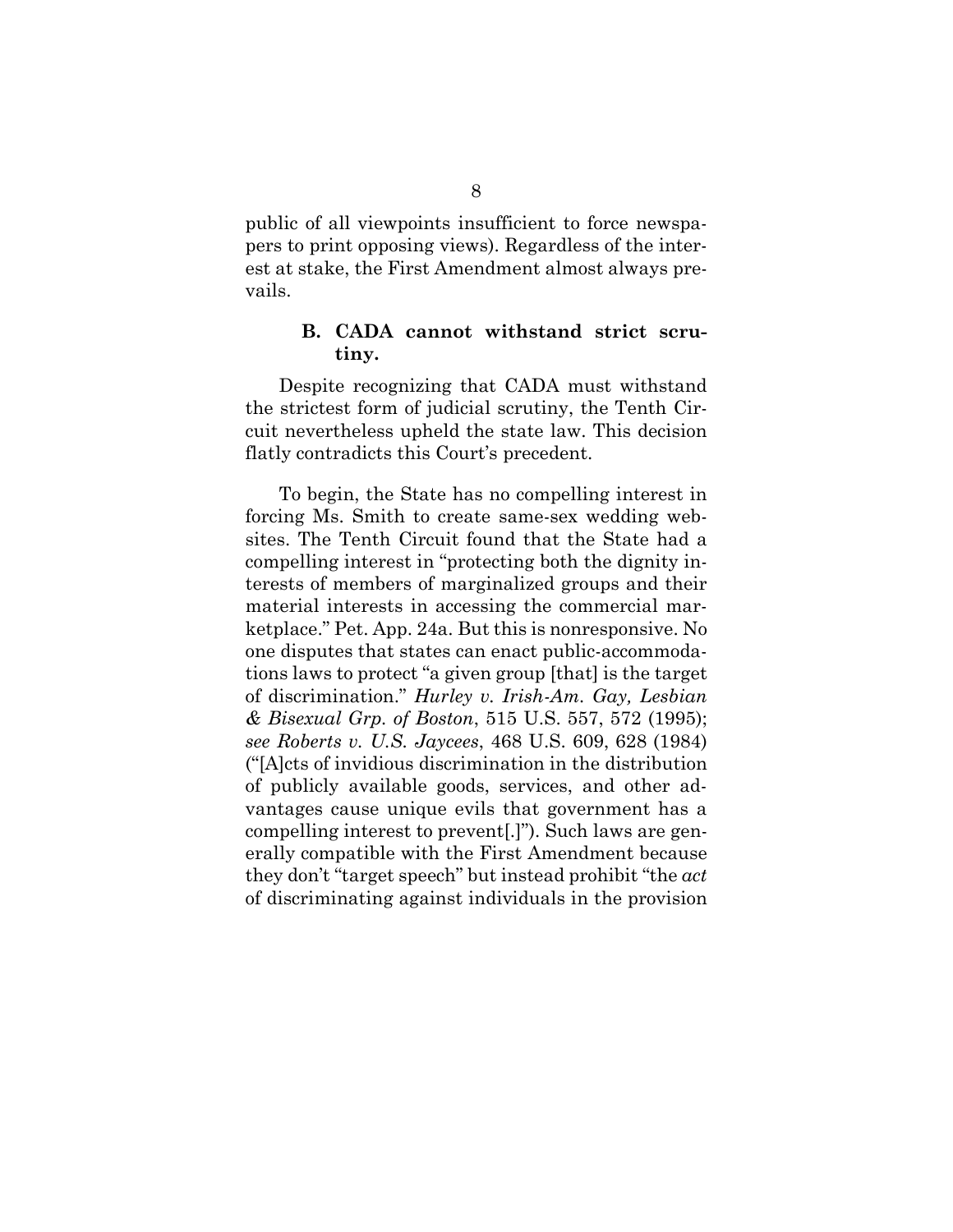of publicly available goods, privileges, and services." *Hurley*, 515 U.S. at 572 (emphasis added).

The relevant question instead is whether the State has a compelling interest in "ensuring access to a *particular* person's unique, artistic product." Pet. App. 77a (Tymkovich, C.J., dissenting). Stunningly, the Tenth Circuit found this interest to be compelling. According to the Tenth Circuit, the State had a compelling interest in ensuring access to Ms. Smith's "*unique* services [which] are, by definition, unavailable elsewhere." Pet. App. 28a. Although "LGBT consumers may be able to obtain wedding-website design services from other businesses," they could never "obtain wedding-related services of the same quality and nature as those that [Ms. Smith] offer[s]." Pet. App. 28. In other words, the Tenth Circuit believed the State had a compelling interest in forcing Ms. Smith to speak views she opposes because she—by definition—is the only one like her. Pet. App. 28a.

The Tenth Circuit's reasoning makes clear the true purpose of CADA's speech compulsions—to compel dissenters to mouth views with which they disagree and to silence opposing viewpoints. After all, as the Tenth Circuit recognized, same-sex couples have no shortage of alternative options for wedding website designs. Pet. App. 28a; *see also LGBTQ+ Inclusive Wedding Websites Worth Knowing*, Equally Wed, bit.ly/3iUNqRQ (noting that "practically all wedding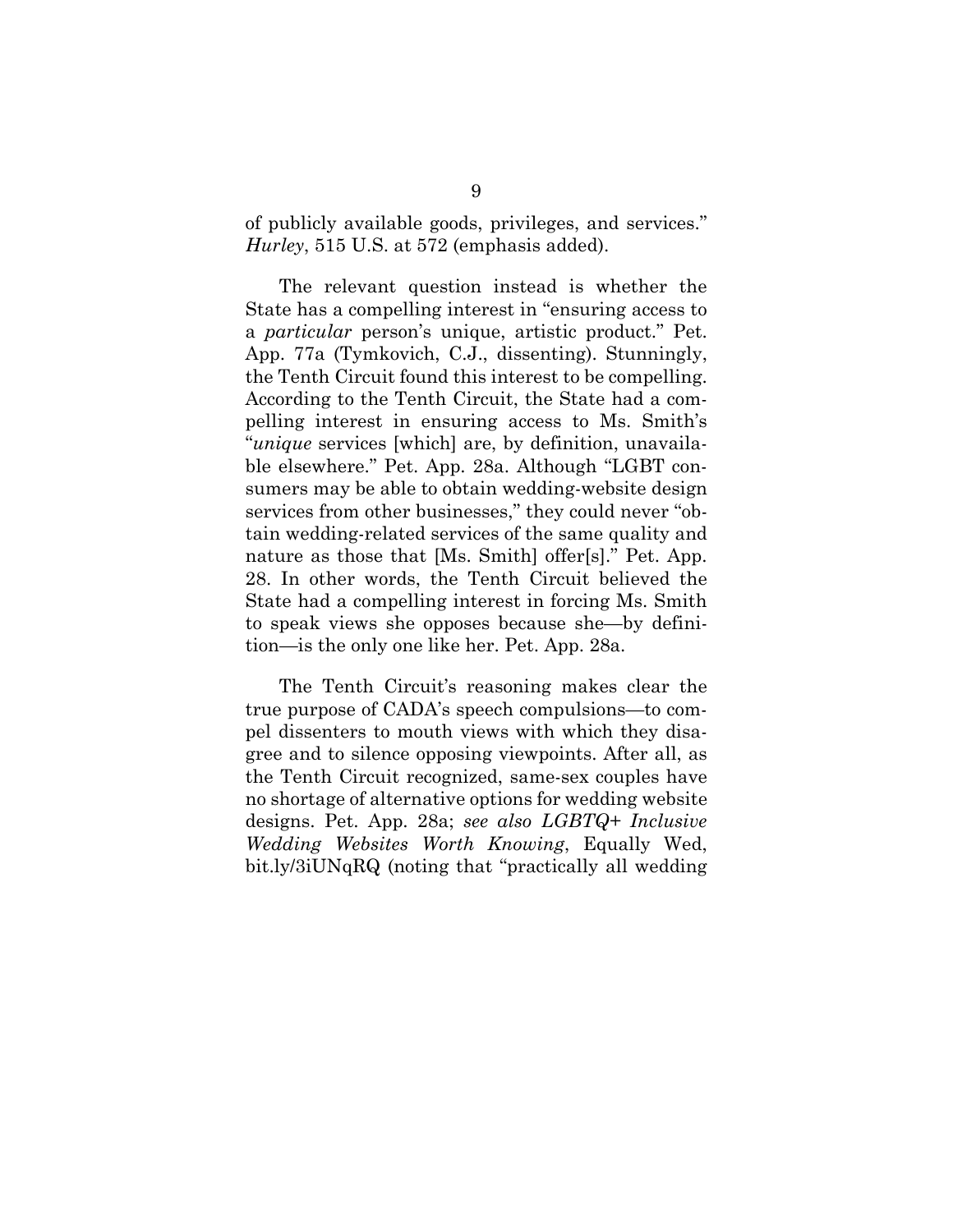[website] publications now publish LGBTQ+ weddings," and "it's more notable if a publication *won't*  publish LGBTQ+ weddings").

The point of applying CADA to Ms. Smith, then, isn't to provide a public accommodation; it's to force her to conform her speech to the prevailing view. Yet it is well settled that the State "is not free to interfere with speech for no better reason than promoting an approved message or discouraging a disfavored one, however enlightened either purpose may strike the government." *Hurley*, 515 U.S. at 579. "Even antidiscrimination laws, as critically important as they are, must yield to the Constitution." *Telescope Media Grp. v. Lucero*, 936 F.3d 740, 755 (8th Cir. 2019). And as "compelling as the interest in preventing discriminatory conduct may be, speech is treated differently under the First Amendment." *Id.* 

*Hurley* is directly on point. There, the Court held that Massachusetts could not force the organizer of a St. Patrick's Day parade to include a group celebrating gay, lesbian, and bisexual Irish-Americans. 515 U.S. at 559, 561. Enforcing the State's public accommodation law (which prohibited discrimination on account of sexual orientation) would force the parade organizer to "bear witness to the fact that some Irish are gay, lesbian, or bisexual," would "suggest . . . that people of their sexual orientations have as much claim to unqualified social acceptance as heterosexuals," and would imply that the practice of homosexuality or bi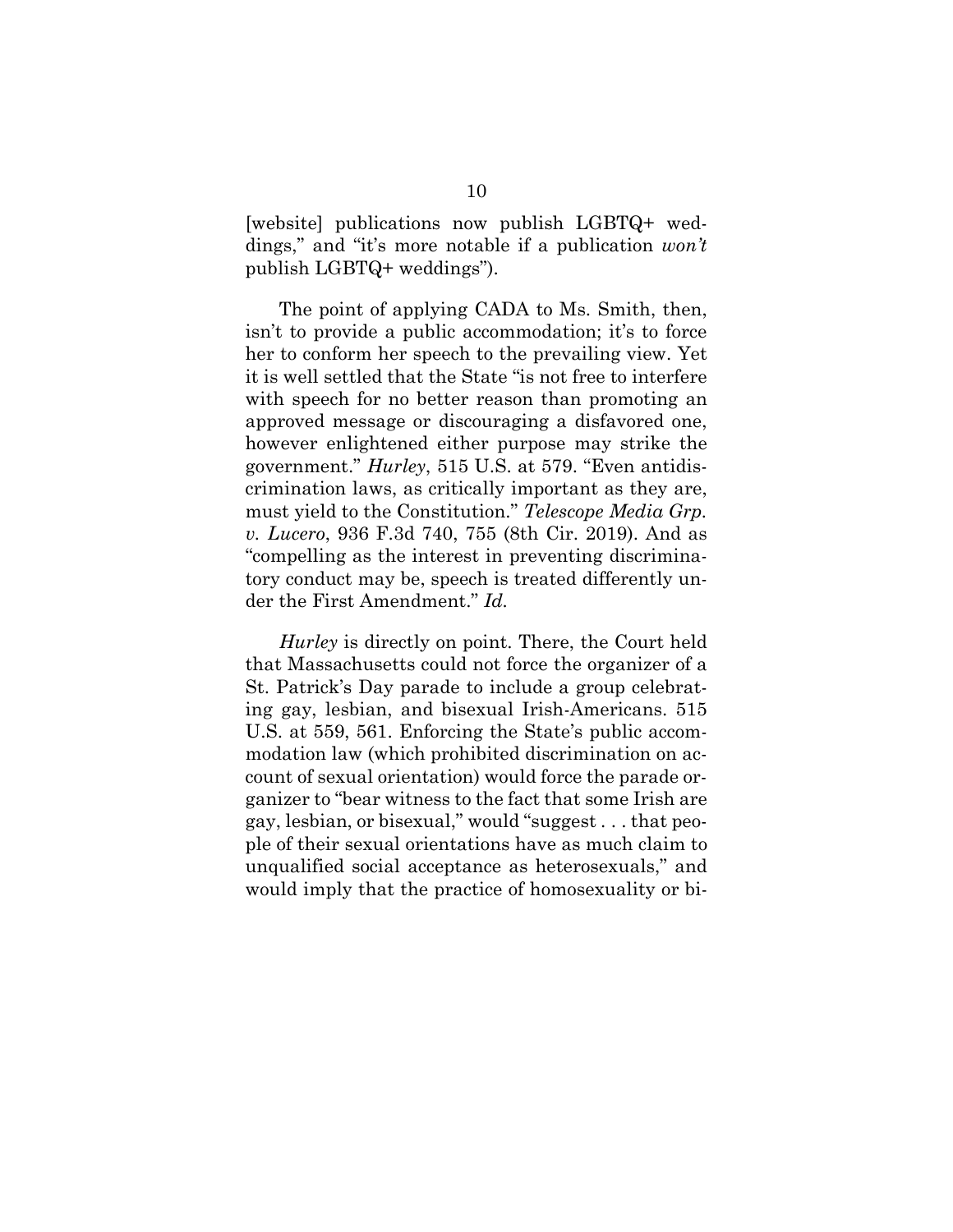sexuality "merits celebration." *Id.* at 574. Even if excluding a group with a pro-LGBT message was "misguided, or even hurtful," the parade organizer could not be forced into expressing "thoughts and statements acceptable to some groups or, indeed, all people." *Id.* at 574, 579; *see also Dale*, 530 U.S. at 661 (a state may not "compel [a private] organization to accept members where such acceptance would derogate from the organization's expressive message").

In fact, the damage to free expression inflicted by CADA is far worse than in *Hurley* and similar cases. This Court has struck down state laws that required only "passive act[s]," *Wooley v. Maynard*, 430 U.S. 705, 715 (1977), like carrying a state motto on a license plate, *id*., allowing others to march in a parade, *Hurley*, 515 U.S. at 559, and providing newspaper space for opposing viewpoints, *Tornillo*, 418 U.S. at 243.

CADA, by contrast, forces Ms. Smith to *create*  speech that she opposes. Ms. Smith's websites are not "fungible products, like a hamburger or a pair of shoes." *Brush & Nib v. City of Phoenix*, 448 P.3d 890, 910 (Ariz. 2019). They are custom-created, artistic expressions. Despite her religious objections, CADA compels Ms. Smith to use her intellectual and artistic abilities to create websites that "express approval and celebration of [same-sex] marriage[s]." Pet. App. 20a. Even the Tenth Circuit realized the special burdens CADA imposed. *See* Pet. App. 21a ("The speech ele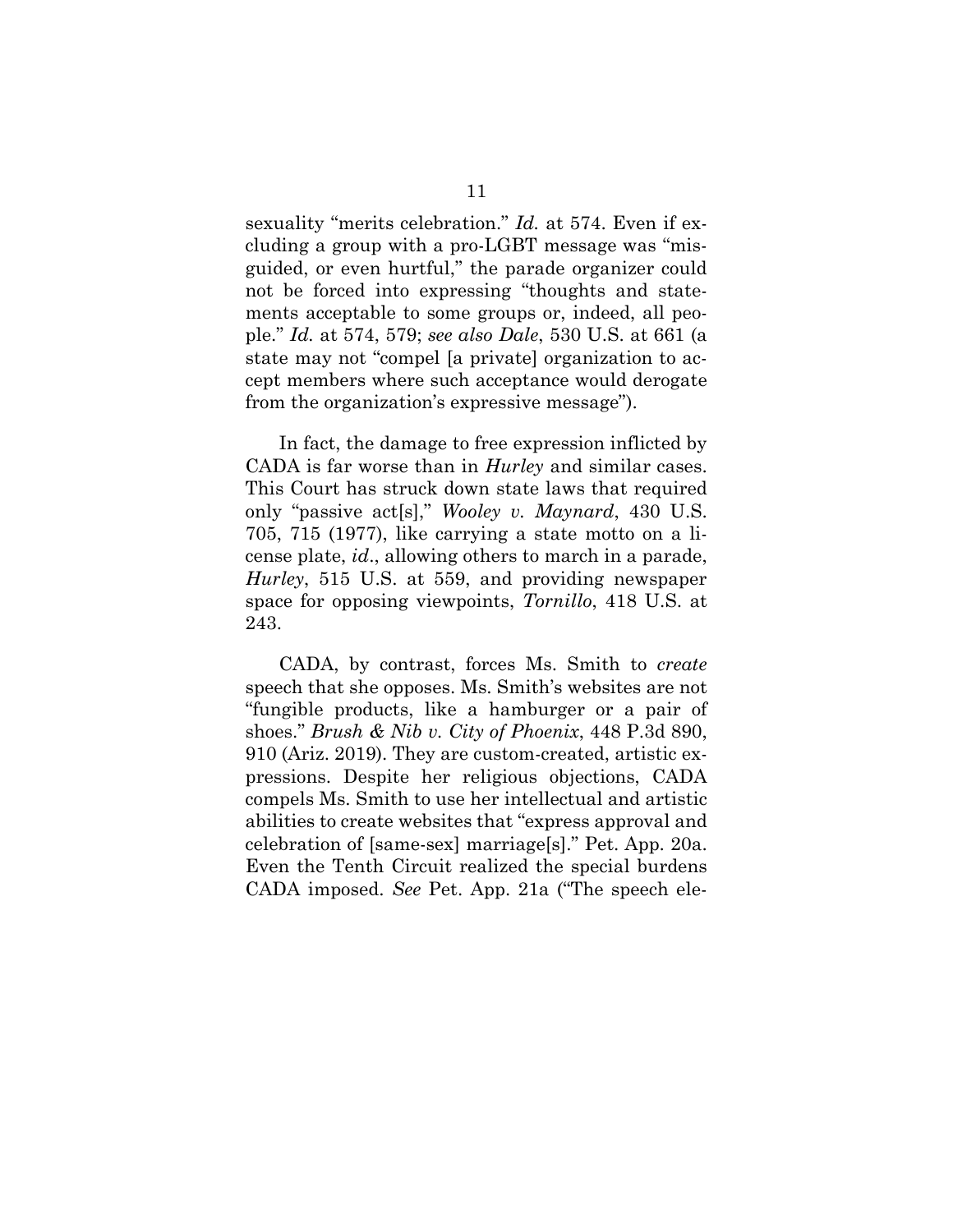ment is even clearer here than in *Hurley* because Appellants actively create each website, rather than merely hosting customer-generated content on Appellant's online platform."); *see also Telescope Media Grp.*, 936 F.3d at 754 n.4 ("The allegations here may well be more troubling from a First Amendment perspective than the facts of *Tornillo*. In that case, all the newspaper had to do was reproduce verbatim an opinion piece written by someone else. The [law here], in contrast, would require the [plaintiffs] to use their own creative skills to speak in a way they find morally objectionable."). The State has no interest—compelling or otherwise—in forcing individuals to create artistic content that they oppose or that violates their religious beliefs.

Even if the State has a compelling interest (which it doesn't), CADA is not narrowly tailored to further that interest. A law is not narrowly tailored unless it is "the least restrictive means among available, effective alternatives." *Ashcroft v. ACLU*, 542 U.S. 656, 666 (2004). Accordingly, the law must "avoid unnecessarily abridging speech," *Williams-Yulee v. Fla. Bar*, 575 U.S. 433, 444 (2015); it cannot be overinclusive, *Brown*, 564 U.S. at 804, or underinclusive, *Reed*, 576 U.S. at 171-72; and there must be no administrable, reasonable alternatives, *Ashcroft*, 542 U.S at 666.

CADA is not narrowly tailored because the State has "reasonable, practicable alternatives [it] could implement to ensure market access while better protect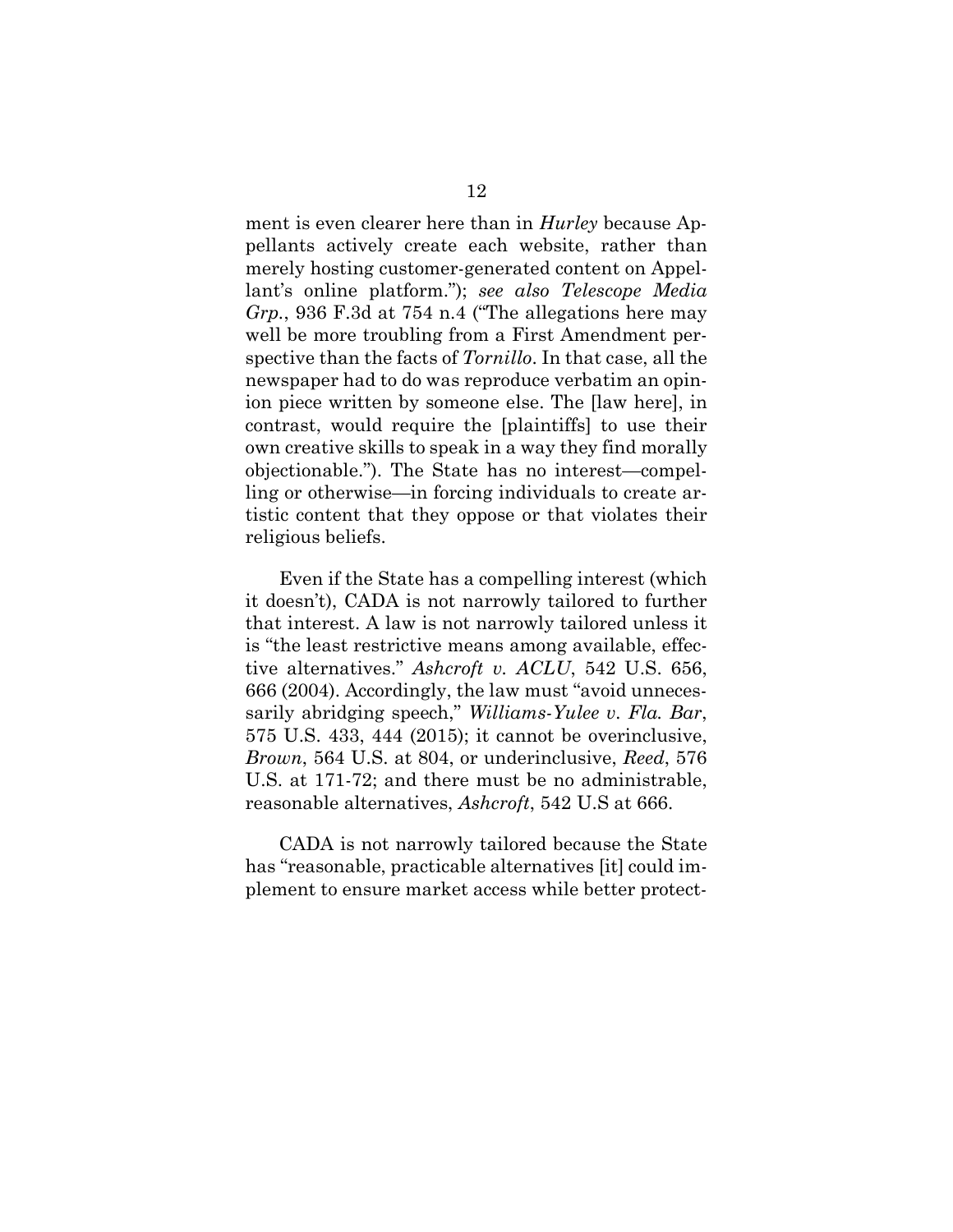ing speech." Pet. App. 78a (Tymkovich, C.J., dissenting). Most obvious, the State could exempt messagebased services from its prohibitions or, at a minimum, exempt individuals like Ms. Smith who create artistic content about or for weddings. This practicable alternative "protects artists' speech interests while not harming the state's interest in ensuring market access." Pet. App. 78a. (Tymkovich, C.J., dissenting). And it would "leave intact" the vast majority of "applications of [CADA] that do not regulate speech based on its content or otherwise compel an individual to speak." *Telescope Media Grp.*, 936 F.3d at 758. Other alternatives exist too. *See* Pet. App. 78a-79a (Tymkovich, C.J., dissenting).

CADA's blunderbuss approach can't satisfy this Court's standard. "Because First Amendment freedoms need breathing space to survive, . . . [b]road prophylactic rules in the area of free expression are suspect. Precision of regulation must be the touchstone in an area so closely touching our most precious freedoms." *NAACP v. Button*, 371 U.S. 415, 433, 438 (1963). Given the important First Amendment issues at stake, the State needed to draft its anti-discrimination laws so as not to infringe on the rights of individuals like Ms. Smith. Its failure to do so violates the First Amendment.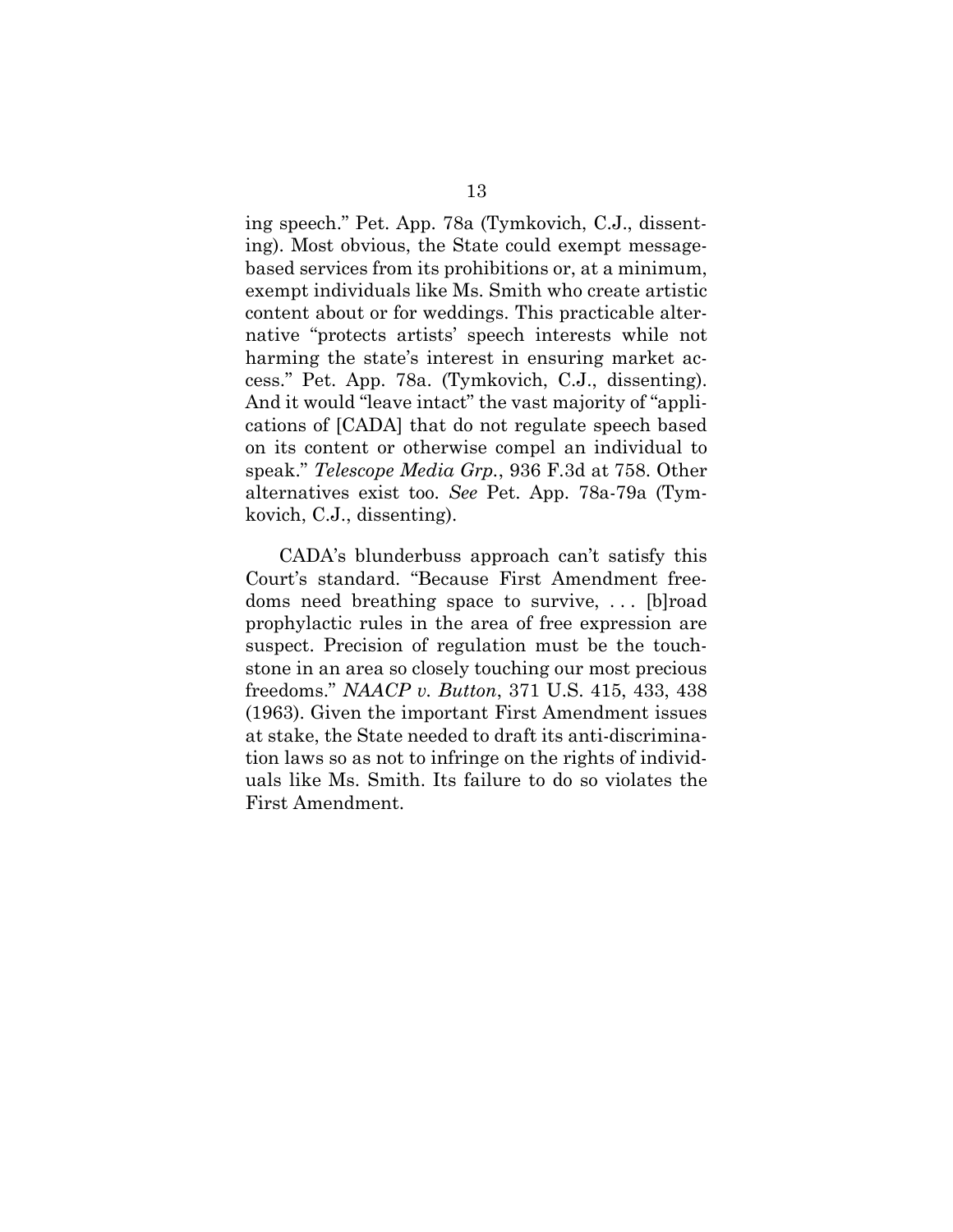## **II. The Court should grant certiorari to make clear that the First Amendment protects individuals like Ms. Smith from overreaching anti-discrimination laws.**

Ms. Smith's petition is unquestionably important—to her and to the countless others like her facing similar dilemmas. In recent years, the scope and applicability of general public accommodations laws have undoubtedly "expanded to cover more places." *Dale*, 530 U.S. at 656. But as the definition of "public accommodation" has expanded, "the potential for conflict between state public accommodations laws and the First Amendment rights of organizations has increased." *Id.* at 657. This case epitomizes these concerns, but it is not an outlier. *See* Pet. 11-23 (listing cases).

The importance of these issues warrants this Court's review. Compelling an individual to use her artistic and intellectual capabilities to create a message she opposes is the most odious form of compelled expression. Such laws coerce writers and artists into "betraying their convictions." *Janus v. Am. Fed'n of State, Cnty., & Mun. Emp., Council 31*, 138 S. Ct. 2448, 2464 (2018). They are the tool of totalitarian regimes, not the United States. As Milos Forman, the famous Czech-American film director, once noted:

The censorship itself, that's not the worst evil. . . . The worst evil [of communism] is the self-censorship because that twists spines, that destroys my character[.] I have to think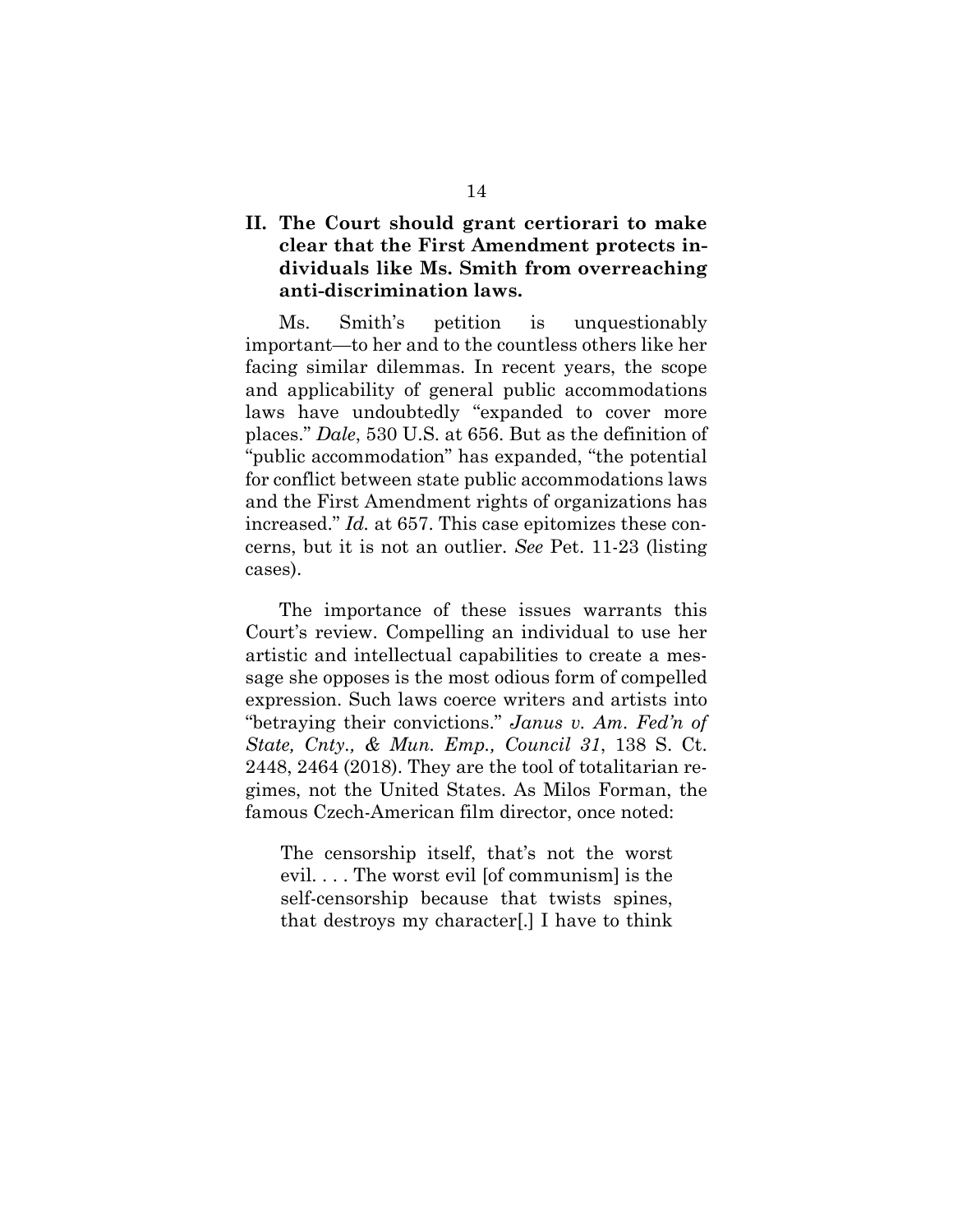something else and say something else. . . . I am stopping to [be] honest. I am becoming [a] hypocrite.

*Interview with Milos Forman*, Nat'l Security Archive (Jan. 18, 1997), bit.ly/3DXpy8z.

That CADA compels individuals to violate their *religious* convictions is even more intolerable. Religious beliefs "define a person's very being—his sense of who he is, why he exists, and how he should relate to the world around him." Daniel O. Conkle, *Toward a General Theory of the Establishment Clause*, 82 Nw. U. L. Rev. 1113, 1164 (1988). Religious beliefs are often "based upon a faith[] to which all else is subordinate or upon which all else is ultimately dependent." *United States v. Seeger*, 380 U.S. 163, 176 (1965). When the state seeks to override these beliefs, it strikes at an individual's "basic autonomy of identity and self-creation," one that is essential to "the human condition." Alan E. Brownstein, *Harmonizing the Heavenly and Earthly Spheres: The Fragmentation and Synthesis of Religion, Equality and Speech in the Constitution*, 51 Ohio St. L.J. 89, 95 (1990).

Yet CADA is worse still. Not only does CADA force individuals to speak views that conflict with their religious beliefs, it forces them to *create* speech that betrays their religious convictions. But religious art and creative expressions (often more than other artistic works) reflect the heart of an individual's soul and character. As one theologian has put it, "Christian art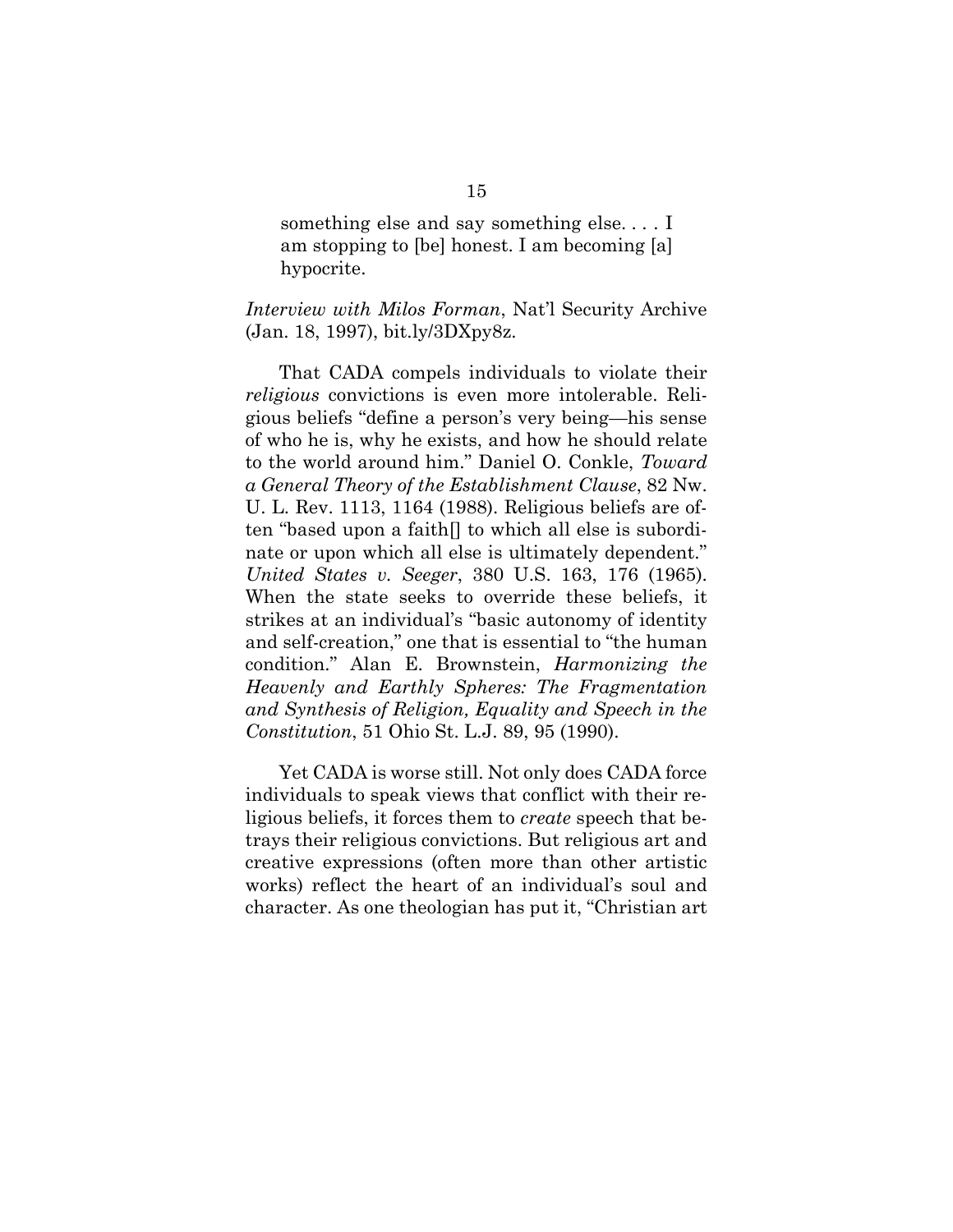is the expression of the whole life of the whole person as a Christian. What a Christian portrays in his art is the totality of life." Francis A. Schaeffer, Art & the Bible 90 (1973). Indeed, Ms. Smith is no different. She believes that she must "use the creative talents God has given to her in a manner that honors God and that she must not use them in a way that displeases God." Pet. App. 180a.

Religious speech has long received the strongest possible First Amendment protection. "Religious expression holds a place at the core of the type of speech that the First Amendment was designed to protect." *DeBoer v. Vill. of Oak Park*, 267 F.3d 558, 570 (7th Cir. 2001). Indeed, "in Anglo-American history, at least, government suppression of speech has so commonly been directed precisely at religious speech that a freespeech clause without religion would be Hamlet without the prince." *Capitol Square Rev. & Advisory Bd. v. Pinette*, 515 U.S. 753, 760 (1995). The First Amendment ensures that individuals of all faiths "are given proper protection as they seek to teach the principles that are so fulfilling and so central to their lives and faiths." *Obergefell v. Hodges*, 576 U.S. 644, 679-80 (2015).

Yet the Tenth Circuit's decision allows the State to "wield CADA as a sword" to compel speech conflicting with an individual's deeply held beliefs. Pet. App. 69a (Tymkovich, C.J., dissenting). For example, an atheist musician could be forced to perform at an evangelical church service. Or a Muslim tattoo artist